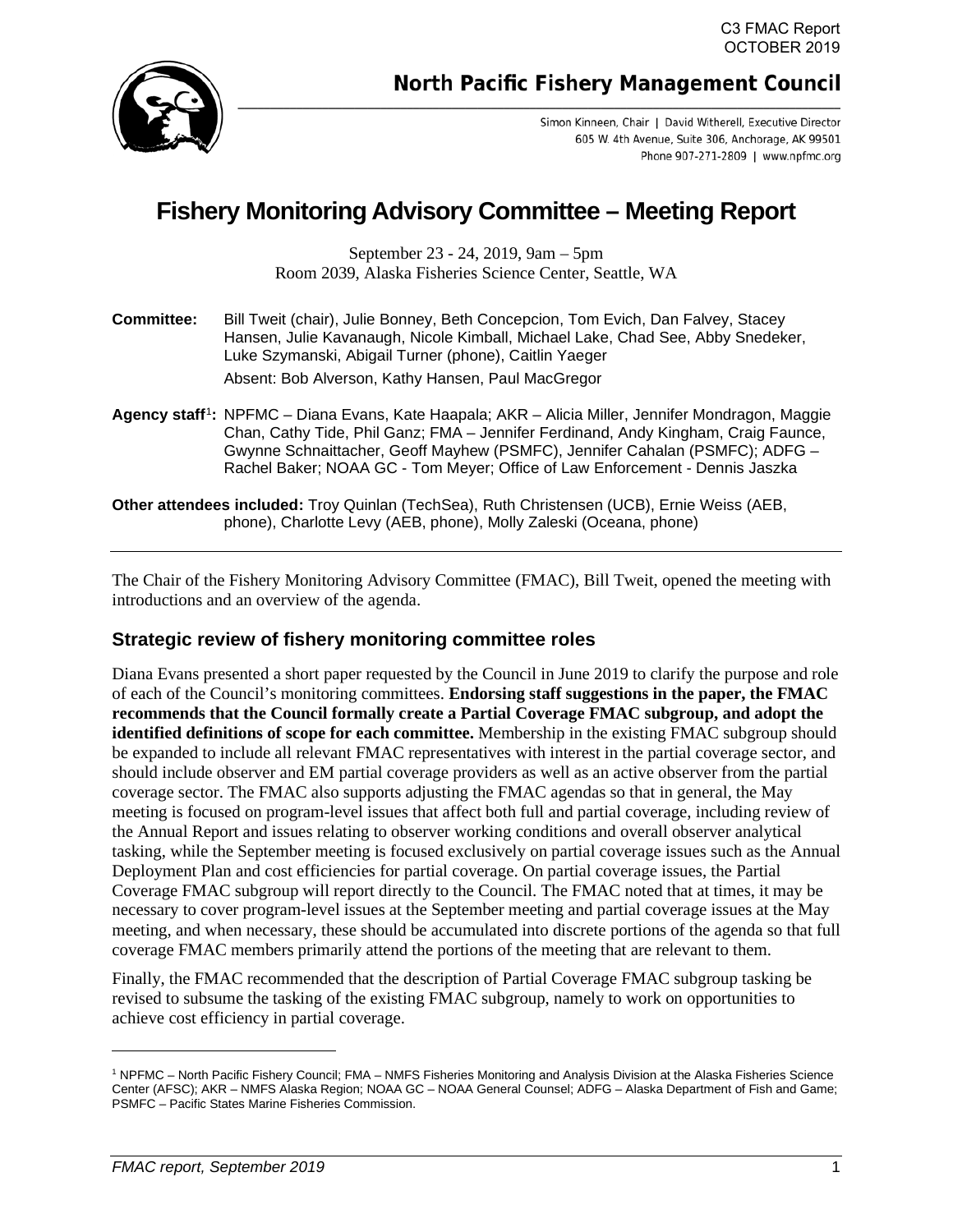# **Observer Fee Analysis**

Diana Evans, Alicia Miller, Cathy Tide, and Geoff Mayhew presented the public review draft of the observer fee analysis. The presentation focused on specific areas that have been updated since the initial review draft, and big picture conclusions from the analysis. The FMAC appreciated the revisions and the information that is included in the document, asked clarifying questions, and provided suggestions for how to improve the presentation of the analysis to better inform the decision that the Council will make.

Stakeholder partial coverage representatives on the FMAC highlighted that their fishermen are having trouble supporting a fee increase, because many are operating close to profit margins, and the perception is that the costs of the program are opaque and uncontained. Maintaining positive public perception and support for the program is one of the Council's monitoring objectives, and low selection rates under the restructured program, despite the resulting data being more scientifically reliable, have been a challenge for stakeholder support.

The program has so far benefitted from Federal monies in two primary ways: first, direct infusion of supplemental funding to support at-sea observer deployment (the fee has constituted approximately 68% of at-sea deployment funding since the startup year), and second, Federal funding and grants to support the fixed gear EM program to date. With the prospect in future years of Federal funding no longer being provided, the observer fee becomes the sole source of revenue to fund both EM and observer components of the monitoring program. At the same time, revenues are declining with reduced TACs and ex-vessel values, and costs are rising such as with year-to-year increases for services under the contract. As such, **the FMAC is convinced that both additional revenue and mechanisms to reduce costs will be required** if the Council wants to continue meeting its monitoring objectives for the partial coverage fisheries.

To address these concerns, **the FMAC recommends that the Council frame this action in its appropriate context: that this is one among a series of actions that the Council is undertaking to meet monitoring objectives in the partial coverage program**. The fee analysis was initiated as one tangible way to increase revenue to the program. At the same time, other efforts have also been identified, and are underway, to contain costs and reduce the observer cost per day. The Council provided input in 2017 on the new observer contract, and the analysis highlights changes and efficiencies that have been implemented in the recently issued contract. The ongoing development of trawl EM is another such effort, where stakeholder and agency coordination and collaboration are underway to design a cost-effective alternative. The existing FMAC partial coverage subgroup has identified opportunities to optimize fixed gear EM as well, including adding a shoreside monitoring component, a mechanism for which has been built into the contract. Fixed gear EM efficiencies will also be identified through the FMAC subgroup under the new proposed committee structure. **The Committee strongly recommends that the Council maintain and make progress on these other efforts specific to cost containment and efficiencies – the increase to the fee revenue alone does not resolve low coverage rates in the partial coverage category.** 

### **The FMAC provides the following recommendations to the Council regarding the observer fee analysis**:

- The Committee recommends that the Council identify the target that it is trying to achieve for funding. For example, the analysis states that to achieve the minimum baseline level of 15% coverage across sectors based on 2018 fishing effort under the most probable, "new" cost curve, a budget of \$3.98 million would be required for the observer component, plus an additional \$1million to maintain the fixed gear EM program at its current, 168-vessel size.
- To help with the Council's decision-making, the Committee has requested staff provide a modified Table ES-2 (or Table 13 in the analysis) that identifies revenues under different fee scenarios that account both for the current EM program (annual estimate of \$1 million) as well as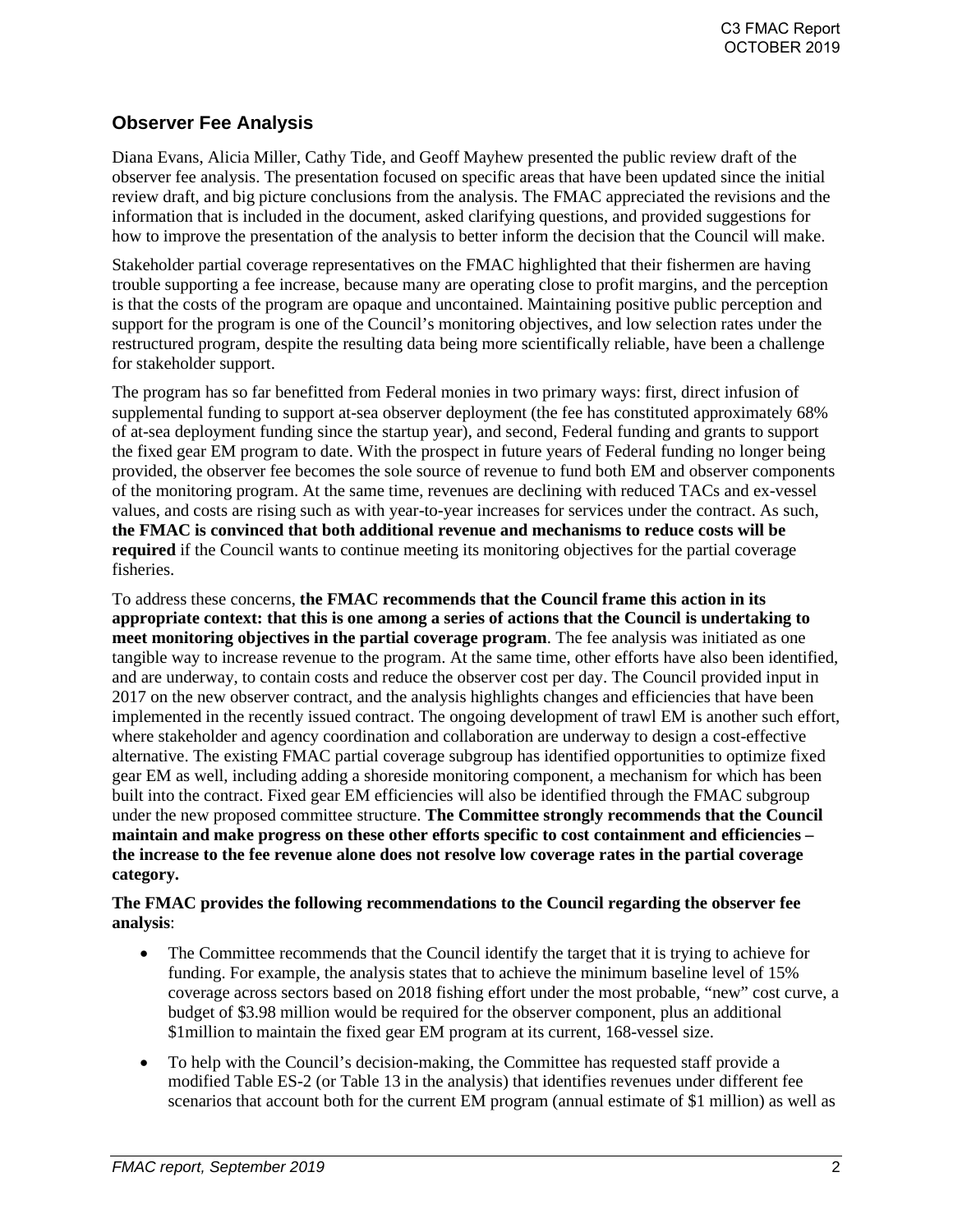a budget for observer coverage and resulting selection rates. While the requisite data to calculate this information is included in the analysis, it will be helpful for the reader to find it all in one place. Additionally, the table should include a row to indicate the number of EM deployment days expected for that budget, a cost per day for EM data, and EM stratum selection rates.

• The FMAC finds useful Figure ES-5, or Figure 11 in the analysis, which looks retrospectively to assess the risk of achieving a given budget under different fee percentages, but cautions the Council to remember that it does not take into account any portion of the fee spent on funding for EM.

Representatives on the FMAC discussed relative advantages of Alternative 2 versus Alternative 3, but the Committee did not provide a recommendation. Setting the trawl fee percentage at .25% higher than the fixed gear percentage garners approximately \$200,000 in additional revenue.

**In the longer term, the FMAC recommends the Council request the agency to consider how to integrate the results of EM and observer coverage in the fixed gear sector to present an aggregate view of monitoring**. This is not well covered in the fee analysis, particularly the value of EM data which, while not providing weight, do provide encounter rates by area for target and bycatch species. This could include re-examining whether the 15% hurdle is still the appropriate baseline level for observer coverage when understood in combination with information from EM coverage, and considering the needs of both catch accounting and stock assessments (i.e., at what point can we reduce observer coverage on fixed gear vessels because we are using EM). Understanding how fixed gear EM and observer coverage work in concert will also help guide fixed gear EM optimization efforts to improve cost efficiency. The Committee looks forward to the opportunity to review fixed gear EM costs split out by deployment and video review categories, which will also help guide optimization ideas.

# **Trawl EM Development**

Julie Bonney and Ruth Christiansen provided an overview of the Trawl Exempted Fishing Permit (EFP) that will be reviewed by the Council in October. The 2-year EFP is a joint project of the Bering Sea, Central GOA, and Western GOA trawl fishermen to use EM as a logbook compliance tool on pelagic trawl CVs in each of these regions. When fishing under the EFP, all catch accounting will occur shoreside, and EM provides the mechanism to ensure that discarding is not occurring at sea.

Diana Evans also provided a brief summary of the Trawl EM Committee report, which supports the fieldwork proposed in the EFP, and intends to develop a Trawl EM Cooperative Research Plan that lays out how the EFP will work in concert with the Trawl EM Committee to develop the appropriate information necessary to implement trawl EM in regulation. Additionally, the Trawl EM Committee also discussed EM metrics that are being used to track EM programs.

**The FMAC supports the Trawl EFP as a well-designed fieldwork path for the development of Trawl EM. The Committee also supports the need to ensure that both fixed gear and trawl EM programs report cost metrics consistently.** The FMAC reiterated its recommendation from June 2019 that the Annual Report should separate out costs associated with video data review from EM field service and deployment costs, and noted that EM service providers should be strongly encouraged to provide cost data consistently according to agreed-upon Alaska metrics. Reliable and comparable data is essential to make sure the costs for EM on fixed gear and trawl vessels are accurately captured.

## **National EM Updates**

Jennifer Mondragon provided several updates about national level EM initiatives. First, NOAA Fisheries is hosting two national EM workshops this winter, one in New Hampshire in November and one in Seattle in February. Priority is given to fishermen attending these workshops, for which some travel funding is available. Information is available [online.](https://www.fisheries.noaa.gov/national/fisheries-observers/sign-now-national-electronic-monitoring-workshops)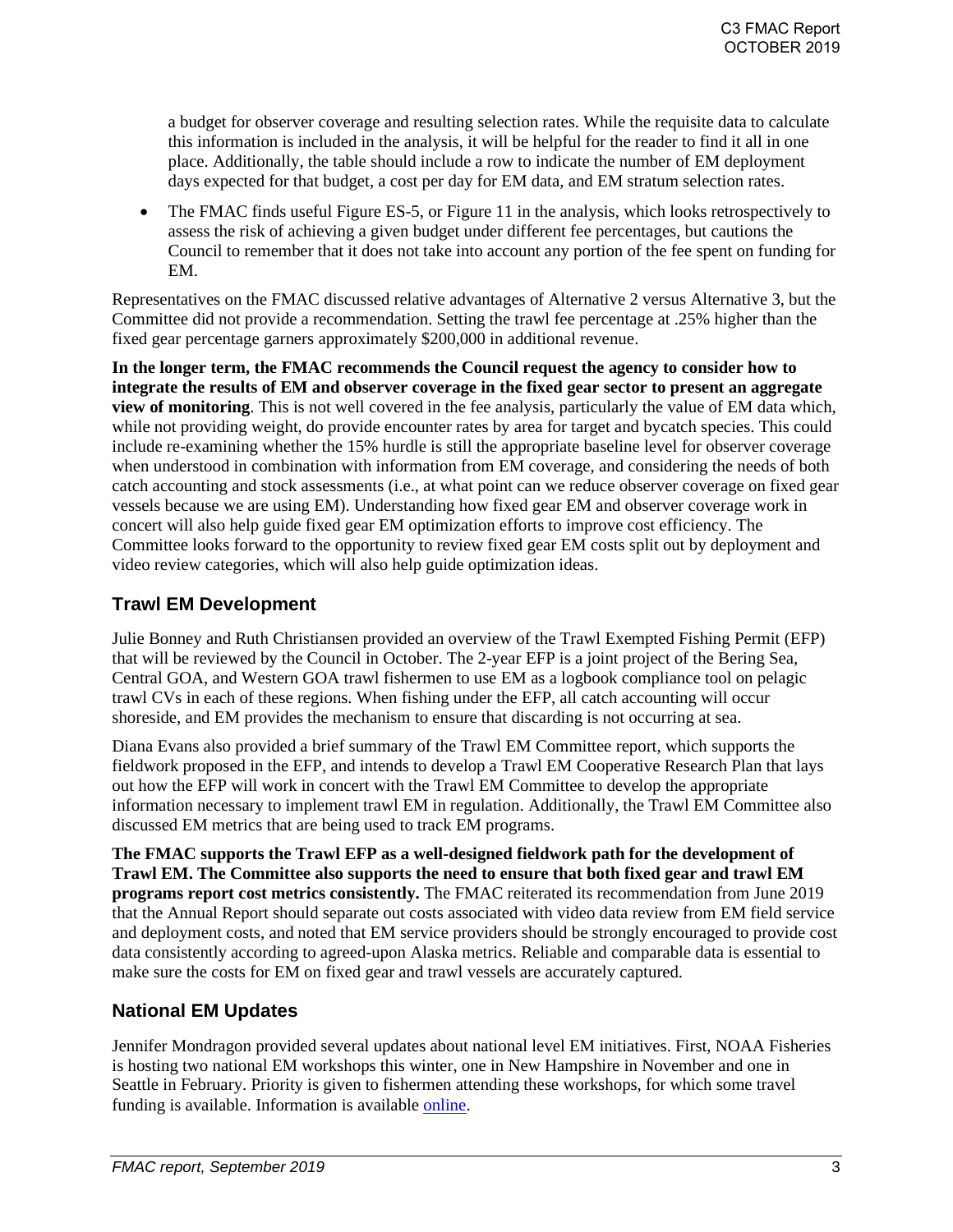Secondly, the regions have been asked to update their regional Electronic Technologies Implementation Plans. NMFS intends to have a draft for Council monitoring committees and the Council to review in the May/June timeframe. This plan is important for communicating with NMFS headquarters about Alaska's priorities and needs for electronic technology implementation. The plan helps support both internal NMFS and industry applications for EM development funding.

Finally, all regional Councils have been asked to comment on a draft procedural directive on retention of EM imagery, including video, that is collected by EM systems that are the cost responsibility of the fishing industry. This is distinct from an upcoming Federal Register notice that will identify storage requirements for EM imagery when it comes into Federal custody and is considered a Federal record (for which the initial indication is likely that the storage requirement will be to keep it for 5 years). The draft directive requires that non-Federal EM video be stored for 12 months following the end of the monitoring year (described on page 2 of the draft directive).

**The FMAC recommends that the Council write a letter with comments on the draft procedural directive about minimum data retention requirements.** The FMAC believes that the 12-month retention period is a reasonable balance between providing an opportunity for the Office of Law Enforcement to go back and investigate to substantiate evidence of wrongdoing in an alleged case, and imposing reasonable costs on the EM program that is paid for by industry. Once the directive is finalized, the FMAC looks forward to exploring options with NMFS for defining the period of the monitoring year, and when the 12-month storage retention period begins.

One point of concern for the FMAC is the apparently unresolved issue of whether our fixed gear EM program currently falls under the authority of this directive, given that Federal dollars granted to PSMFC currently pay for EM video review, and the future when the EM program is funded by the industry's observer fee. The FMAC notes that certainty regarding video retention requirements is critical for ongoing efforts to optimize EM fixed gear efficiency and contain partial coverage costs. If EM video reviewed by PSMFC is considered a Federal record, rather than as data collected under the cost responsibility of the fishing industry, **the FMAC strongly recommends that the Council advocate that any costs for storage retention beyond the first twelve months past the monitoring year should be paid for by Federal dollars rather than the observer fee, to maintain parity with the intent of this directive.** 

Finally, the FMAC notes that the directive should not apply to compliance monitoring video that is required on catcher processors that weigh catch on a flow scale (under 50 CFR 679.28). The Council letter should explicitly comment, in relation to Section 2 on page 4, that video maintained on these catcher/processor vessels would not be subject to this directive, as retention schedules are already well defined in regulation.

# **2020 Annual Deployment Plan**

Craig Faunce, Geoff Mayhew, and Phil Ganz presented the Draft 2020 Annual Deployment Plan (ADP). The FMAC appreciates the work of the Alaska Fisheries Science Center and the Alaska Region on the ADP and acknowledges that the Draft 2020 ADP responds to former data requests of the Committee. There was considerable FMAC discussion, and no public comment.

#### **The FMAC endorses NMFS' recommendations for 2020 observer deployment, as represented on pages 4, 5, and 6 of the Executive Summary, and offers the following comments.**

Observer selection pools: **The Committee supports NMFS' decision not to deploy observers into tender-specific strata in 2020, and instead to only deploy observers into strata defined by gear type**. The analysis in Appendix B of the Draft 2020 ADP shows that the implementation of a tender strata did not substantially change the expected rates of coverage. Additionally, because of the optimization weightings, combining tender and non-tender is unlikely to result in a decline in the number of observed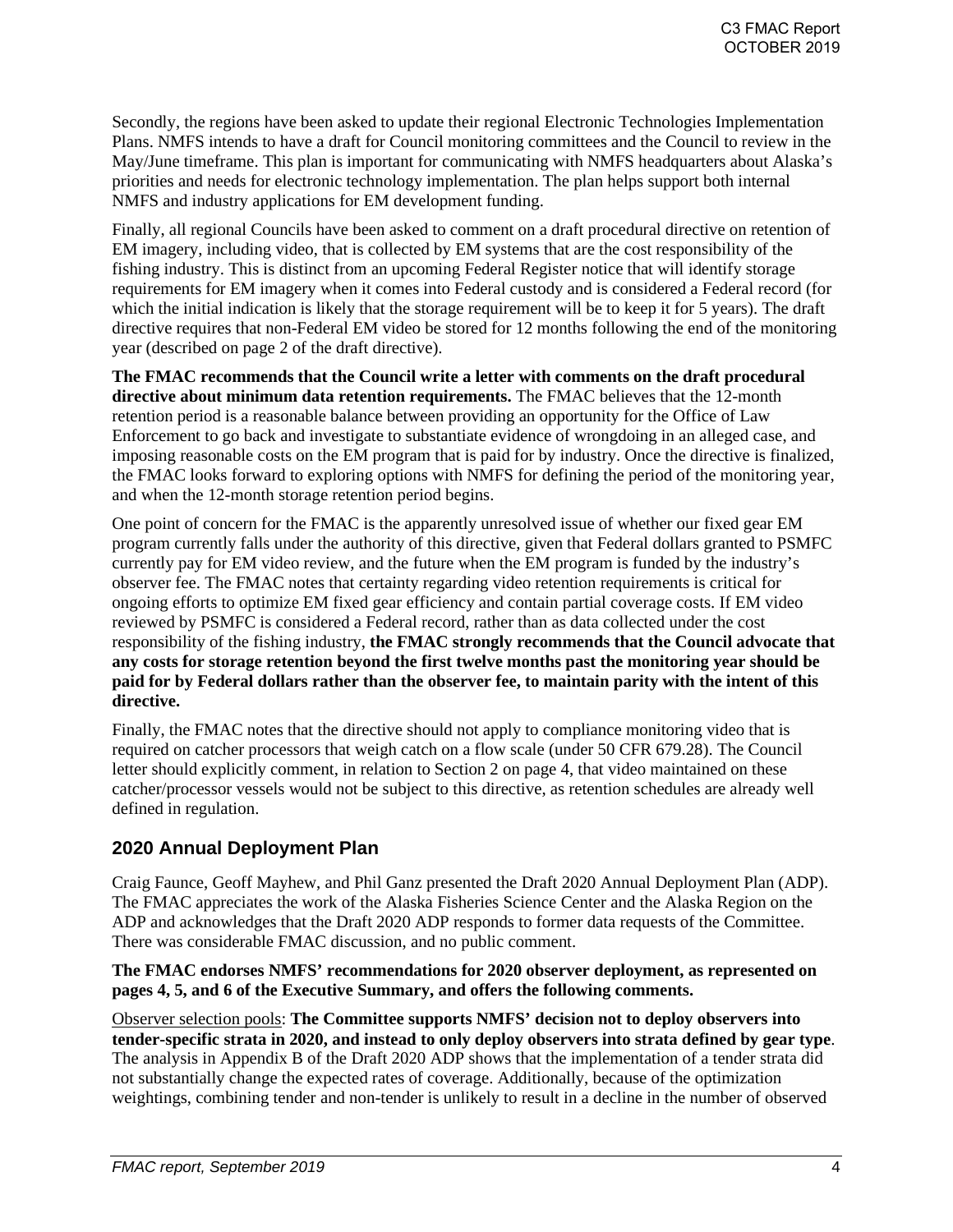tender trips. Finally, because many trawl vessels that deliver to tenders may be not be in the observer pool because they will be using EM in the trawl EM EFP, continuing to have tender trawl deployment strata would result in very small number of trips. However, **the FMAC explicitly recommends that the Council ask NMFS to continue to evaluate coverage levels achieved on vessels delivering to tenders in the Annual Report.** 

Fixed gear EM selection pool: **The Committee reiterates its support for the Council recommendation to allow expansion of the fixed gear EM pool** if grant funding is available to purchase and install up to 30 additional EM systems. In response to Appendix C notes of caution about the impacts of expanding the EM pool and the potential for gaps in biological data, the FMAC supports the new criterion that NMFS has added to prioritize among vessels if funding is insufficient to accommodate all vessels that opt into the EM pool. Under that scenario, NMFS would prioritize vessels that are unlikely to introduce data gaps (based on 3 years of past fishing history). As described later under the observer analytical task list, the FMAC is interested, for the future, in evaluating what is the natural efficiency limit to the size of the longline or pot fixed gear EM pools.

Allocation strategy: While the FMAC continues to support the allocation strategy of 15% plus optimization for the 2020 ADP, over the long-term, the FMAC recommends that the 15% hurdle be reevaluated for fixed gear to take into account how EM data can be integrated with observer data, and what that means for an appropriate baseline hurdle.

Trawl EM EFP: The FMAC supports the analysis in the Draft ADP to consider two scenarios for allocating observers among strata based on projected participation in the trawl EFP at a rate of 50% or 100% of all pollock trips for vessels participating in the EFP. The two scenarios provide a reasonable range, given that vessels may also choose to fish for pollock with bottom trawl gear in Area 620 or 630 (although not in Area 640), and vessels may decide on a trip by trip basis whether to fish under the EFP.

Estimated deployment rates: **The FMAC is aware that estimated coverage rates in the Draft ADP will change between now and the Final ADP.** Major factors that will influence final coverage rates include whether the Trawl EM EFP is approved, the size of the fixed gear EM pool (and specifically which vessels opt in), projected fishing effort for 2020, and the overall budget (which is estimated at \$4.15 million in the draft ADP). Nonetheless, **the FMAC is concerned that at this draft stage, the estimated coverage rates are all less than 20%, and hopes to see these rates increase in the Final ADP.** NMFS analysts presented some useful figures showing the relationship between projected fee revenue and other supplemental revenue in hand, and when money would run out during the 5-year life of the new contract under several assumptions. The FMAC suggests that the Council may also find it useful to see some of these projections, including those that include revenue from the fee plus the \$600,000 in Federal dollars that has been promised for 2020 while maintaining a \$1 million fixed gear EM program and deploying at 1) the number of target days that are feasible under a \$4.15 million budget in all 5 years (2,972 days as presented to the FMAC), 2) reducing the target days to 2000 beginning in 2021, and 3) scenario (1) but assuming a fee that generates \$5.5 million. *Note, these files have now been posted to the Council's October 2019 agenda.*

## **Observer Working Conditions**

#### *Observer Safety Program Review and Observer Attitudes and Experiences Survey*

Jennifer Ferdinand gave an update on the Alaska program's implementation of the recommendations in the Observer Safety Program Review, a national and regional review of observer program safety policy and practices. Alaska is the model for many of the safety best practices highlighted in the report. Ms. Ferdinand also reviewed action items resulting from the 2016 Observer Attitudes and Experiences Survey, an opportunistic survey of current and former observers. **The FMAC appreciates that the agency is being responsive to implementing recommendations from these national reviews.** The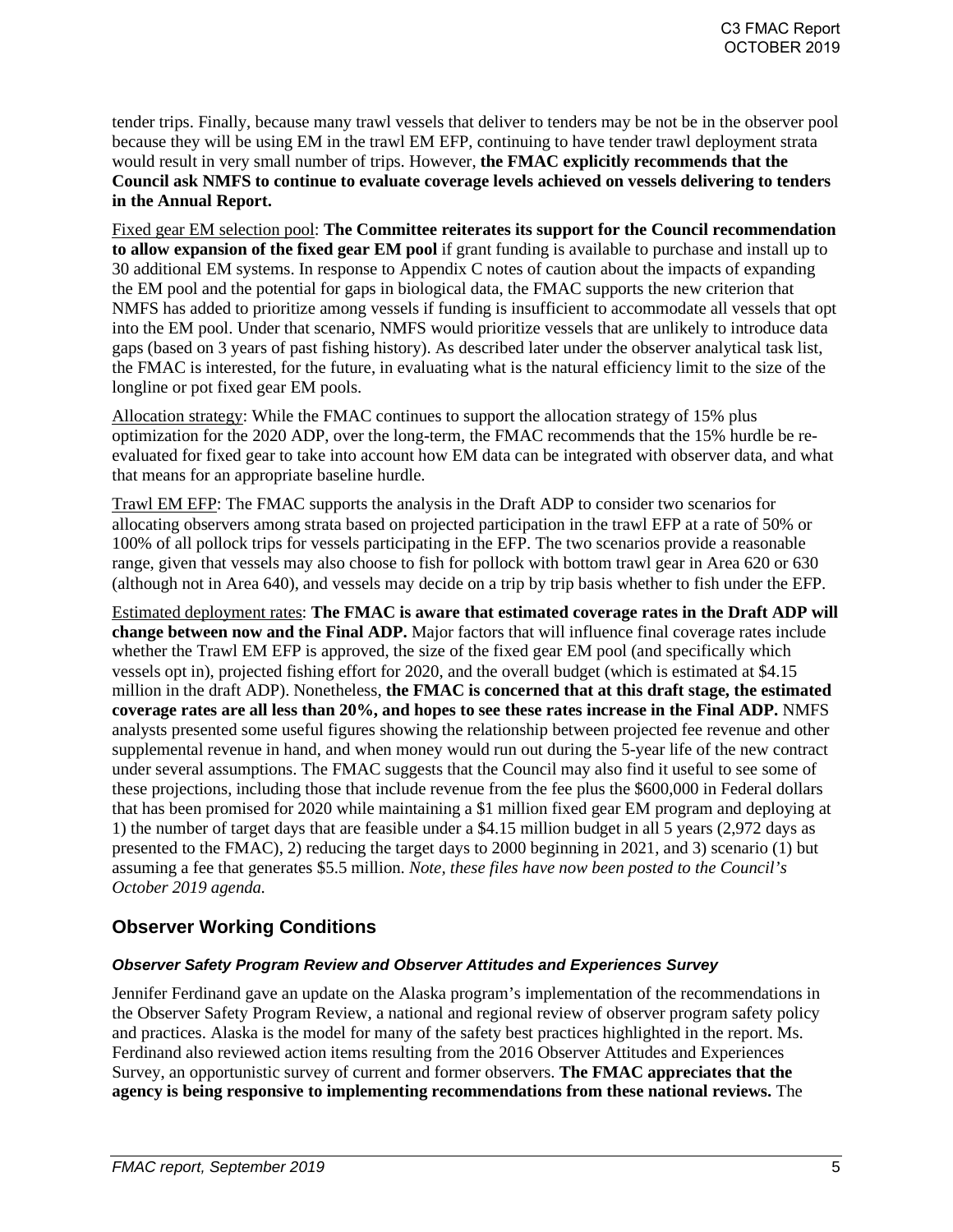FMAC did note, however, that the cost effectiveness of such national-level reviews is questionable, given that for Alaska at least, our situation is so unique as to make a national-level review or survey only slightly useful. Ms. Ferdinand also noted that the North Pacific Observer Program does conduct voluntary exit interviews with observers after each contract, which may be a useful source of information.

One of the findings of the observer survey was that a very low proportion of respondents felt valued by the fishing community for their work, a viewpoint which was validated by former observers on the FMAC. Ms. Ferdinand noted that she does not believe this finding is reflective of the high value that the fishery management process in Alaska places on observer data, but rather reflects a lack of communication of that value to individual observers. The FMAC highlighted the need to educate observers about the importance of observer data both in the management process and aboard individual vessels, especially those in full coverage. It was suggested that the best way to convey this information to active observers would be through YouTube videos or social media, which may prove more difficult to generate. FMAC members were willing to participate as speakers at observer training sessions, however, and Council staff suggested opportunities to work with FMA to distribute announcements to active observers about Council management actions that were largely influenced by observer data. An additional suggestion was for organizations to sponsor observers to attend science and management conferences where the uses of their data are highlighted.

#### *Observer Recruitment*

Michael Lake and Jennifer Ferdinand reported on ongoing discussions about potential solutions for current difficulties in recruiting and retaining observers. **The FMAC continues to highlight the importance of finding a solution to the observer recruitment problem, and recommends that the Council continue to provide support for this priority issue in whatever way is useful.** The FMAC understands that conversations are underway with the agency about specific solutions outlined with the providers, including options for allowing providers to hire foreign nationals to be observers in the Alaska fisheries, and looks forward to an update on this issue at the next FMAC meeting.

### **Observer Analytical Projects**

Phil Ganz led an overview of the current 'Status of analytical projects related to the Observer Program' table, with input from Jennifer Mondragon, Alicia Miller, Jennifer Ferdinand and Craig Faunce, and discussed each of the projects. In addition to minor clarifications to the list, the FMAC had the following recommendations:

Catch and bycatch estimates: either amalgamated here or as a separate item, should include a discussion of how to deal with zero selection vessels and whether EM data can be used as a nearest neighbor to estimate catch and bycatch in the Catch Accounting System.

Halibut DMRs: delete as a current project, as while there is an annual effort to produce estimates, the work to reconcile the methodology has been largely accomplished. If further work is required once decksorting is fully implemented, this project may be re-added to the task list.

Best practices for estimating species weight when unavailable: should precede the research project for revisiting the data set to clarify for the halibut fishery in priority.

Partial coverage cost efficiencies: should precede the project for scoping out fixed gear EM shoreside sampling in priority, as that project should wait to be informed by the Trawl EM development work on shoreside sampling. Also should be clarified to include the various ideas under consideration, including opportunities for optimizing the cost effectiveness of fixed gear EM, opportunities for considering an aggregate EM and observer data approach to fixed gear monitoring, and a discussion of where is the natural limit to the scaling of the EM pool for fixed gear.